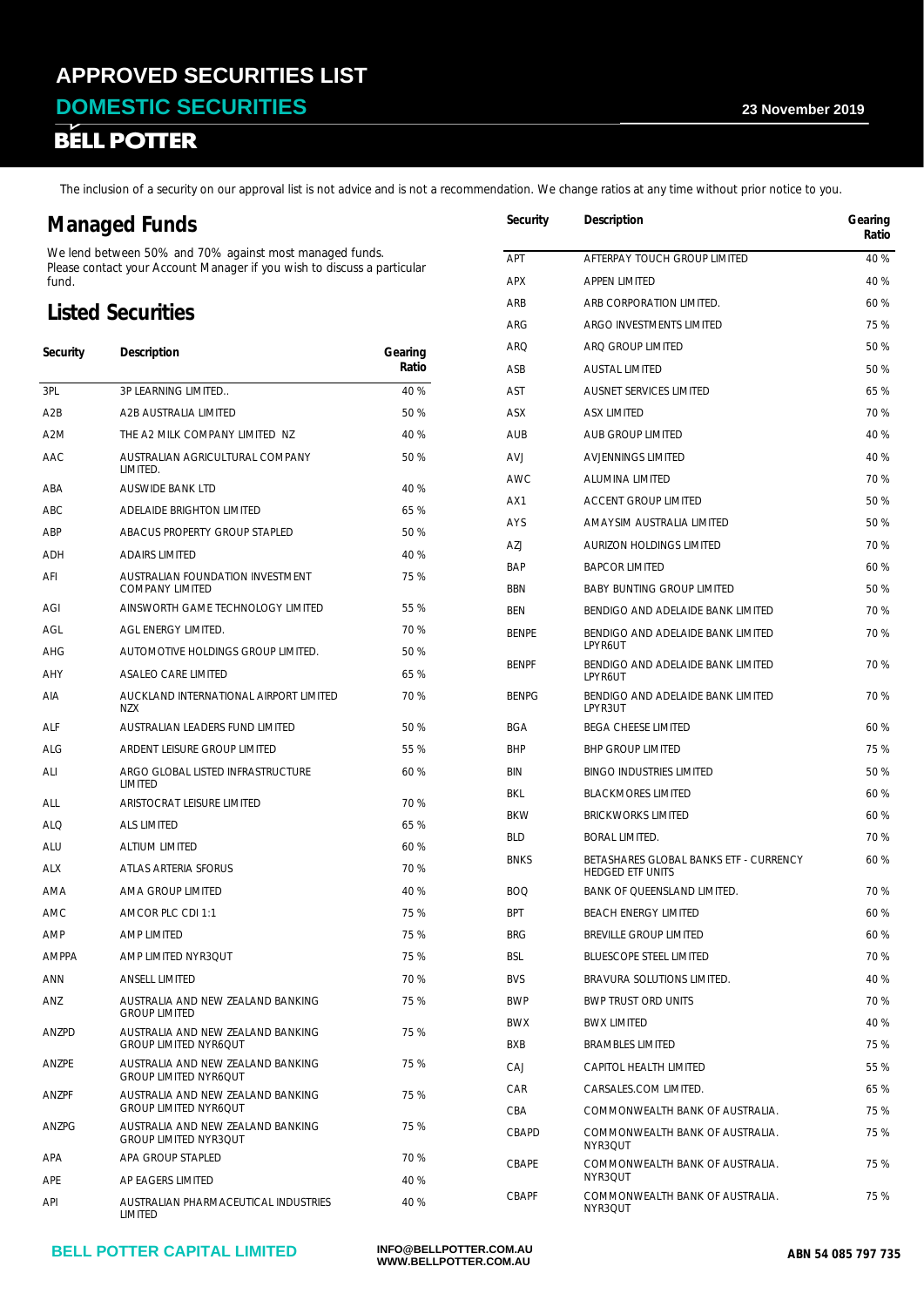# **DOMESTIC SECURITIES** 23 November 2019<br> **BELL POTTER**

| Security        | Description                                         | Gearing<br>Ratio | Security                 | Description                                           | Gearing<br>Ratio |
|-----------------|-----------------------------------------------------|------------------|--------------------------|-------------------------------------------------------|------------------|
| CBAPG           | COMMONWEALTH BANK OF AUSTRALIA.                     | 75 %             | <b>ECX</b>               | ECLIPX GROUP LIMITED                                  | 60 %             |
|                 | NYR3QUT<br>COMMONWEALTH BANK OF AUSTRALIA.          | 75 %             | EHE                      | ESTIA HEALTH LIMITED                                  | 60 %             |
| CBAPH           | NYR3QUT                                             |                  | <b>EHL</b>               | <b>EMECO HOLDINGS LIMITED</b>                         | 60 %             |
| <b>CCL</b>      | COCA-COLA AMATIL LIMITED                            | 70 %             | <b>EML</b>               | <b>EML PAYMENTS LIMITED</b>                           | 40 %             |
| <b>CCP</b>      | CREDIT CORP GROUP LIMITED                           | 40 %             | EPW                      | ERM POWER LIMITED                                     | 40 %             |
| CCV             | CASH CONVERTERS INTERNATIONAL                       | 40 %             | EQT                      | EQT HOLDINGS LIMITED                                  | 50 %             |
| CDA             | <b>CODAN LIMITED</b>                                | 40 %             | <b>EVN</b>               | EVOLUTION MINING LIMITED                              | 60 %             |
| CDD             | <b>CARDNO LIMITED</b>                               | 40 %             | <b>EVT</b>               | EVENT HOSPITALITY AND ENTERTAINMENT LTD               | 60 %             |
| <b>CDM</b>      | CADENCE CAPITAL LIMITED                             | 60 %             | <b>FBU</b>               | FLETCHER BUILDING LIMITED NZX                         | 70 %             |
| CDP             | CARINDALE PROPERTY TRUST UNIT                       | 50 %             | FGG                      | FUTURE GENERATION GLOBAL INVESTMENT                   | 50 %             |
| CGC             | COSTA GROUP HOLDINGS LIMITED                        | 50 %             |                          | <b>COMPANY LIMITED</b>                                |                  |
| <b>CGF</b>      | CHALLENGER LIMITED                                  | 70 %             | <b>FGX</b>               | FUTURE GENERATION INVESTMENT COMPANY<br>LIMITED       | 50 %             |
| <b>CGFPA</b>    | CHALLENGER LIMITED LPYR3QUT                         | 70 %             | FLT                      | FLIGHT CENTRE TRAVEL GROUP LIMITED                    | 65 %             |
| <b>CGFPB</b>    | CHALLENGER LIMITED NYR3QUT                          | 70 %             | <b>FMG</b>               | FORTESCUE METALS GROUP LTD                            | 60 %             |
| <b>CHC</b>      | CHARTER HALL GROUP STP FORUS                        | 50 %             | <b>FPH</b>               | FISHER & PAYKEL HEALTHCARE CORPORATION<br>LIMITED NZX | 60 %             |
| <b>CIM</b>      | CIMIC GROUP LIMITED                                 | 70 %             | <b>FWD</b>               | FLEETWOOD CORPORATION LIMITED                         | 40 %             |
| <b>CIP</b>      | CENTURIA INDUSTRIAL REIT ORD UNIT                   | 50 %             | FXL                      | <b>FLEXIGROUP LIMITED</b>                             | 55 %             |
| <b>CKF</b>      | <b>COLLINS FOODS LIMITED</b>                        | 50 %             | <b>GEM</b>               | <b>G8 EDUCATION LIMITED</b>                           | 50 %             |
| CL <sub>1</sub> | <b>CLASS LIMITED</b>                                | 40 %             | <b>GMA</b>               | <b>GENWORTH MORTGAGE INSURANCE</b>                    | 65 %             |
| <b>CMA</b>      | CENTURIA METROPOLITAN REIT ORD UNIT                 | 40 %             |                          | <b>AUSTRALIA LIMITED</b>                              |                  |
| <b>CMW</b>      | CROMWELL PROPERTY GROUP STAPLED                     | 60 %             | <b>GMG</b><br><b>GNC</b> | <b>GOODMAN GROUP STAPLED</b>                          | 70 %<br>60 %     |
| <b>CNU</b>      | CHORUS LIMITED NZX                                  | 50 %             |                          | <b>GRAINCORP LIMITED</b>                              |                  |
| <b>COH</b>      | <b>COCHLEAR LIMITED</b>                             | 70 %             | GOLD                     | ETFS METAL SECURITIES AUSTRALIA LIMITED.<br>ETFS GOLD | 50 %             |
| COL             | COLES GROUP LIMITED.                                | 75 %             | <b>GPT</b>               | <b>GPT GROUP STAPLED</b>                              | 70 %             |
| CPU             | COMPUTERSHARE LIMITED.                              | 70 %             | GSBG20                   | AUSTRALIAN GOVERNMENT TREASURY BONDS                  | 85 %             |
| <b>CQR</b>      | CHARTER HALL RETAIL REIT UNIT                       | 60 %             | GSBG23                   | GVM6WU<br>AUSTRALIAN GOVERNMENT TREASURY BONDS        | 85 %             |
| <b>CRN</b>      | CORONADO GLOBAL RESOURCES INC. CDI<br><b>FORUS</b>  | 60 %             |                          | GVM6WU                                                |                  |
| <b>CSL</b>      | <b>CSL LIMITED</b>                                  | 75 %             | GSBG24                   | AUSTRALIAN GOVERNMENT TREASURY BONDS<br>GVM6WU        | 85 %             |
| <b>CSR</b>      | <b>CSR LIMITED</b>                                  | 70 %             | GSBG25                   | AUSTRALIAN GOVERNMENT TREASURY BONDS<br>GVM6WU        | 85 %             |
| <b>CTD</b>      | CORPORATE TRAVEL MANAGEMENT LIMITED                 | 60 %             | GSBG26                   | AUSTRALIAN GOVERNMENT TREASURY BONDS                  | 85 %             |
| <b>CTX</b>      | CALTEX AUSTRALIA LIMITED                            | 70 %             |                          | GVM6WU                                                |                  |
| CWN             | CROWN RESORTS LIMITED                               | 70 %             | GSBG27                   | AUSTRALIAN GOVERNMENT TREASURY BONDS<br>GVM6WU        | 85 %             |
| <b>CWNHB</b>    | CROWN RESORTS LIMITED HYM3QUT                       | 70 %             | GSBG29                   | AUSTRALIAN GOVERNMENT TREASURY BONDS                  | 85 %             |
| <b>CWP</b>      | CEDAR WOODS PROPERTIES LIMITED                      | 50 %             |                          | GVM6WU                                                |                  |
| <b>CWY</b>      | CLEANAWAY WASTE MANAGEMENT LIMITED                  | 60 %             | GSBG33                   | AUSTRALIAN GOVERNMENT TREASURY BONDS<br>GVM6WU        | 85 %             |
| <b>DCG</b>      | <b>DECMIL GROUP LIMITED</b>                         | 40 %             | GSBG37                   | AUSTRALIAN GOVERNMENT TREASURY BONDS                  | 85 %             |
| DHG             | DOMAIN HOLDINGS AUSTRALIA LIMITED.                  | 65 %             | GSBI21                   | GVM6WU<br>AUSTRALIAN GOVERNMENT TREASURY BONDS        | 85 %             |
| <b>DJRE</b>     | SPDR DOW JONES GLOBAL REAL ESTATE FUND<br>ETF UNITS | 60 %             |                          | GVM6WU                                                |                  |
| DJW             | DJERRIWARRH INVESTMENTS LIMITED                     | 70 %             | GSBK35                   | AUSTRALIAN GOVERNMENT TREASURY BONDS<br>GVM6WU        | 85 %             |
| DMP             | DOMINO'S PIZZA ENTERPRISES LIMITED                  | 65 %             | GSBM22                   | AUSTRALIAN GOVERNMENT TREASURY BONDS                  | 85 %             |
| <b>DOW</b>      | DOWNER EDI LIMITED                                  | 65 %             | GSBS19                   | GVM6WU<br>AUSTRALIAN GOVERNMENT TREASURY BONDS        | 85 %             |
| DUI             | DIVERSIFIED UNITED INVESTMENT LIMITED               | 60 %             |                          | GVM6WU                                                |                  |
| <b>DXS</b>      | DEXUS STAPLED                                       | 70 %             | GSBU <sub>20</sub>       | AUSTRALIAN GOVERNMENT TREASURY BONDS<br>GVM6WU        | 85 %             |

**BELL POTTER**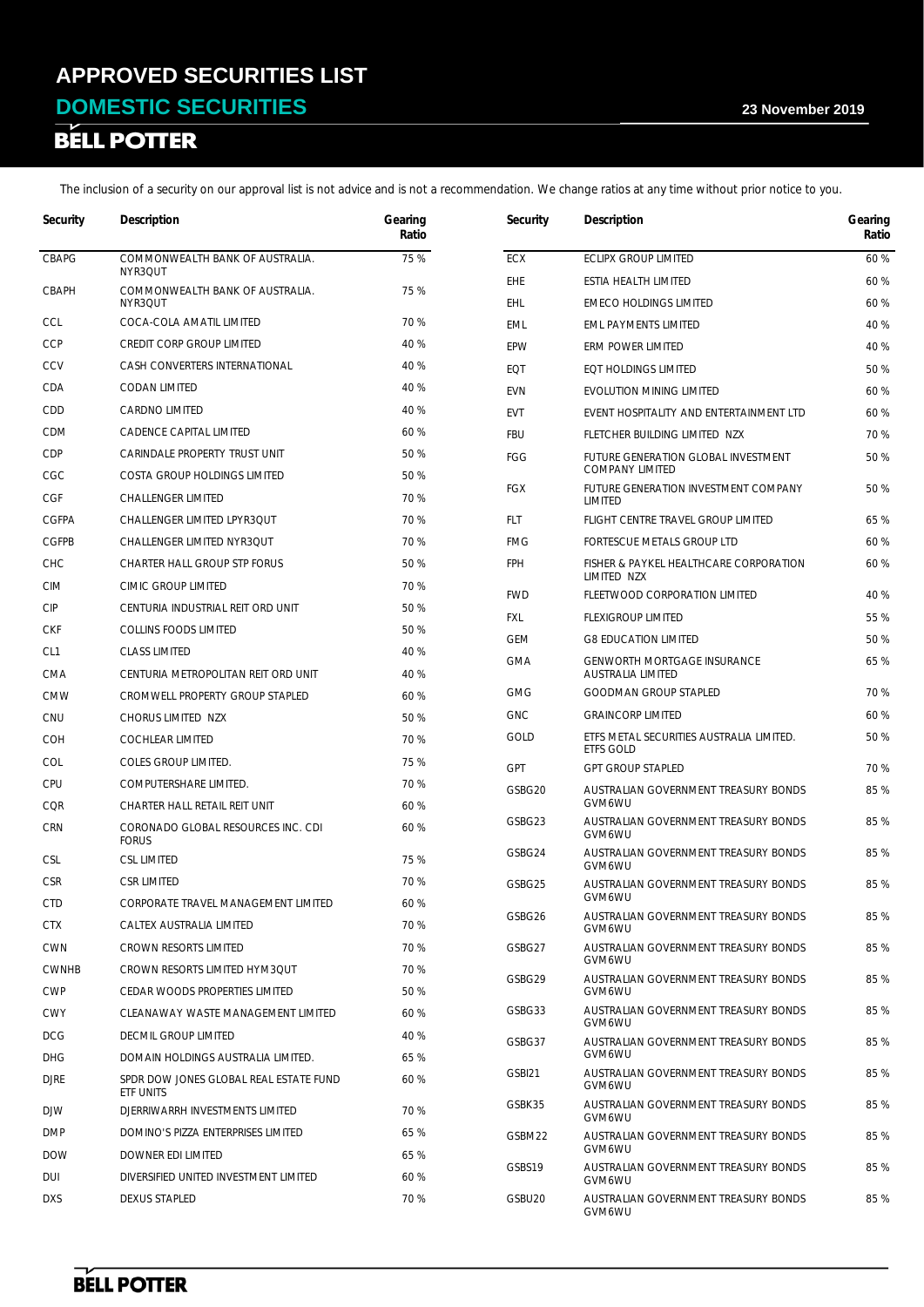# **DOMESTIC SECURITIES** 23 November 2019<br> **BELL POTTER**

| Security           | Description                                                   | Gearing<br>Ratio | Security     | Description                                              | Gearing<br>Ratio |
|--------------------|---------------------------------------------------------------|------------------|--------------|----------------------------------------------------------|------------------|
| GSIC <sub>22</sub> | AUSTRALIAN GOVERNMENT TREASURY INDEXED                        | 85 %             | <b>IMF</b>   | IMF BENTHAM LIMITED                                      | 40 %             |
|                    | <b>BONDS IJM3WU</b>                                           |                  | <b>INA</b>   | INGENIA COMMUNITIES GROUP STAPLED                        | 40 %             |
| GSIO <sub>20</sub> | AUSTRALIAN GOVERNMENT TREASURY INDEXED<br><b>BONDS IJM3WU</b> | 85 %             | ING          | <b>INGHAMS GROUP LIMITED</b>                             | 60 %             |
| <b>GSIO35</b>      | AUSTRALIAN GOVERNMENT TREASURY INDEXED                        | 85 %             | <b>IOO</b>   | ISHARES GLOBAL 100 ETF ETF UNITS                         | 70 %             |
| GSIQ25             | <b>BONDS IJM3WU</b><br>AUSTRALIAN GOVERNMENT TREASURY INDEXED | 85 %             | IOZ          | ISHARES CORE S&P/ASX 200 ETF ETF UNITS                   | 75 %             |
|                    | <b>BONDS IJM3WU</b>                                           |                  | IPH          | <b>IPH LIMITED</b>                                       | 60 %             |
| GSIQ30             | AUSTRALIAN GOVERNMENT TREASURY INDEXED<br><b>BONDS IJM3WU</b> | 85 %             | IPL          | <b>INCITEC PIVOT LIMITED</b>                             | 70 %             |
| <b>GTN</b>         | <b>GTN LIMITED</b>                                            | 40 %             | <b>IRE</b>   | <b>IRESS LIMITED</b>                                     | 60 %             |
| <b>GUD</b>         | G.U.D. HOLDINGS LIMITED                                       | 50 %             | <b>IRI</b>   | INTEGRATED RESEARCH LIMITED                              | 40 %             |
| GWA                | <b>GWA GROUP LIMITED.</b>                                     | 60 %             | <b>ISO</b>   | ISHARES S&P/ASX SMALL ORDINARIES ETF<br><b>ISHSMLORD</b> | 60 %             |
| <b>HJPN</b>        | BETASHARES JAPAN ETF-CURRENCY HEDGED<br>ETF UNITS             | 50 %             | <b>ISU</b>   | <b>ISELECT LIMITED.</b>                                  | 40 %             |
| HLS                | <b>HEALIUS LIMITED</b>                                        | 65 %             | <b>ITW</b>   | ISHARES MSCI TAIWAN ETF ETF UNITS                        | 50 %             |
| HM1                | HEARTS AND MINDS INVESTMENTS LIMITED                          | 55 %             | <b>IVC</b>   | <b>INVOCARE LIMITED</b>                                  | 70 %             |
| <b>HSN</b>         | <b>HANSEN TECHNOLOGIES LIMITED</b>                            | 40 %             | <b>IVE</b>   | ISHARES MSCI EAFE ETF ETF UNITS                          | 70 %             |
| HT1                | <b>HT&amp;E LIMITED</b>                                       | 60 %             | <b>IVV</b>   | ISHARES S&P 500 ETF ETF UNITS                            | 70 %             |
| <b>HTA</b>         | HUTCHISON TELECOMMUNICATIONS<br>(AUSTRALIA) LIMITED           | 40 %             | IXI          | ISHARES GLOBAL CONSUMER STAPLES ETF ETF<br><b>UNITS</b>  | 65 %             |
| HUO                | HUON AQUACULTURE GROUP LIMITED                                | 40 %             | IXJ          | ISHARES GLOBAL HEALTHCARE ETF ETF UNITS                  | 70 %             |
| <b>HVN</b>         | HARVEY NORMAN HOLDINGS LIMITED                                | 70 %             | <b>IZZ</b>   | ISHARES CHINA LARGE-CAP ETF ETF UNITS                    | 70 %             |
| <b>HVST</b>        | BETASHARES AUSTRALIAN DIVIDEND                                | 70 %             | <b>JBH</b>   | <b>JB HI-FI LIMITED</b>                                  | 65 %             |
|                    | HARVESTER FUND (MANAGED FUND) ETF UNITS                       |                  | <b>JHC</b>   | JAPARA HEALTHCARE LIMITED                                | 50 %             |
| iaa                | ISHARES ASIA 50 ETF ETF UNITS                                 | 60 %             | <b>JHG</b>   | JANUS HENDERSON GROUP PLC CDI 1:1                        | 70 %             |
| iaf                | ISHARES CORE COMPOSITE BOND ETF ETF UNITS                     | 70 %             | <b>JHX</b>   | JAMES HARDIE INDUSTRIES PLC CDI 1:1                      | 65 %             |
| IAG                | INSURANCE AUSTRALIA GROUP LIMITED                             | 75 %             | <b>KMD</b>   | KATHMANDU HOLDINGS LIMITED NZX                           | 50 %             |
| <b>IAGPD</b>       | INSURANCE AUSTRALIA GROUP LIMITED<br>NYR3QUT                  | 75 %             | LEP          | ALE PROPERTY GROUP STAPLED                               | 60 %             |
| IANG               | IAG FINANCE (NEW ZEALAND) LIMITED                             | 70 %             | LLC          | LENDLEASE GROUP STAPLED                                  | 70 %             |
| <b>IDX</b>         | COYR3QU<br>INTEGRAL DIAGNOSTICS LIMITED                       | 40 %             | <b>LNK</b>   | LINK ADMINISTRATION HOLDINGS LIMITED                     | 70 %             |
| IEL                | <b>IDP EDUCATION LIMITED</b>                                  | 50 %             | LOV          | LOVISA HOLDINGS LIMITED                                  | 40 %             |
| IEM                | ISHARES MSCI EMERGING MARKETS ETF ETF                         | 60 %             | <b>MBLHB</b> | MACQUARIE BANK LIMITED HYR3QU                            | 75 %             |
|                    | <b>UNITS</b>                                                  |                  | <b>MFF</b>   | MFF CAPITAL INVESTMENTS LIMITED                          | 55 %             |
| IEU                | ISHARES EUROPE ETF ETF UNITS                                  | 70 %             | <b>MFG</b>   | MAGELLAN FINANCIAL GROUP LIMITED                         | 70 %             |
| IFM                | <b>INFOMEDIA LTD</b>                                          | 40 %             | <b>MGE</b>   | MAGELLAN GLOBAL EQUITIES FUND (MANAGED                   | 70 %             |
| IFN                | INFIGEN ENERGY STAPLED                                        | 50 %             | <b>MGG</b>   | FUND) TMF UNITS<br>MAGELLAN GLOBAL TRUST UNITS           | 60 %             |
| IGL                | IVE GROUP LIMITED                                             | 40 %             | <b>MGR</b>   | MIRVAC GROUP STAPLED                                     | 65 %             |
| <b>IGO</b>         | INDEPENDENCE GROUP NL                                         | 50 %             | <b>MGX</b>   | MOUNT GIBSON IRON LIMITED                                | 50 %             |
| <b>IHD</b>         | ISHARES S&P/ASX DIVIDEND OPPORTUNITIES ETF<br>ETF UNITS       | 75 %             | MHH          | MAGELLAN HIGH CONVICTION TRUST UNITS                     | 65 %             |
| IJН                | ISHARES S&P MID-CAP ETF ETF UNITS                             | 70 %             | <b>MHJ</b>   | MICHAEL HILL INTERNATIONAL LIMITED                       | 50 %             |
| IJР                | ISHARES MSCI JAPAN ETF ETF UNITS                              | 50 %             | <b>MIN</b>   | MINERAL RESOURCES LIMITED                                | 50 %             |
| IJR                | ISHARES S&P SMALL-CAP ETF ETF UNITS                           | 70 %             | MLT          | MILTON CORPORATION LIMITED                               | 70 %             |
| IKO                | ISHARES MSCI SOUTH KOREA ETF ETF UNITS                        | 50 %             | MLX          | METALS X LIMITED                                         | 40 %             |
| ILB                | ISHARES GOVERNMENT INFLATION ETF ETF                          | 70 %             | MMS          | MCMILLAN SHAKESPEARE LIMITED                             | 55 %             |
|                    | <b>UNITS</b>                                                  |                  | MND          | MONADELPHOUS GROUP LIMITED                               | 60 %             |
| ILC                | ISHARES S&P/ASX 20 ETF ISHLGECAP                              | 75 %             | MNF          | MNF GROUP LIMITED                                        | 40 %             |
| ILU                | ILUKA RESOURCES LIMITED                                       | 70 %             |              |                                                          |                  |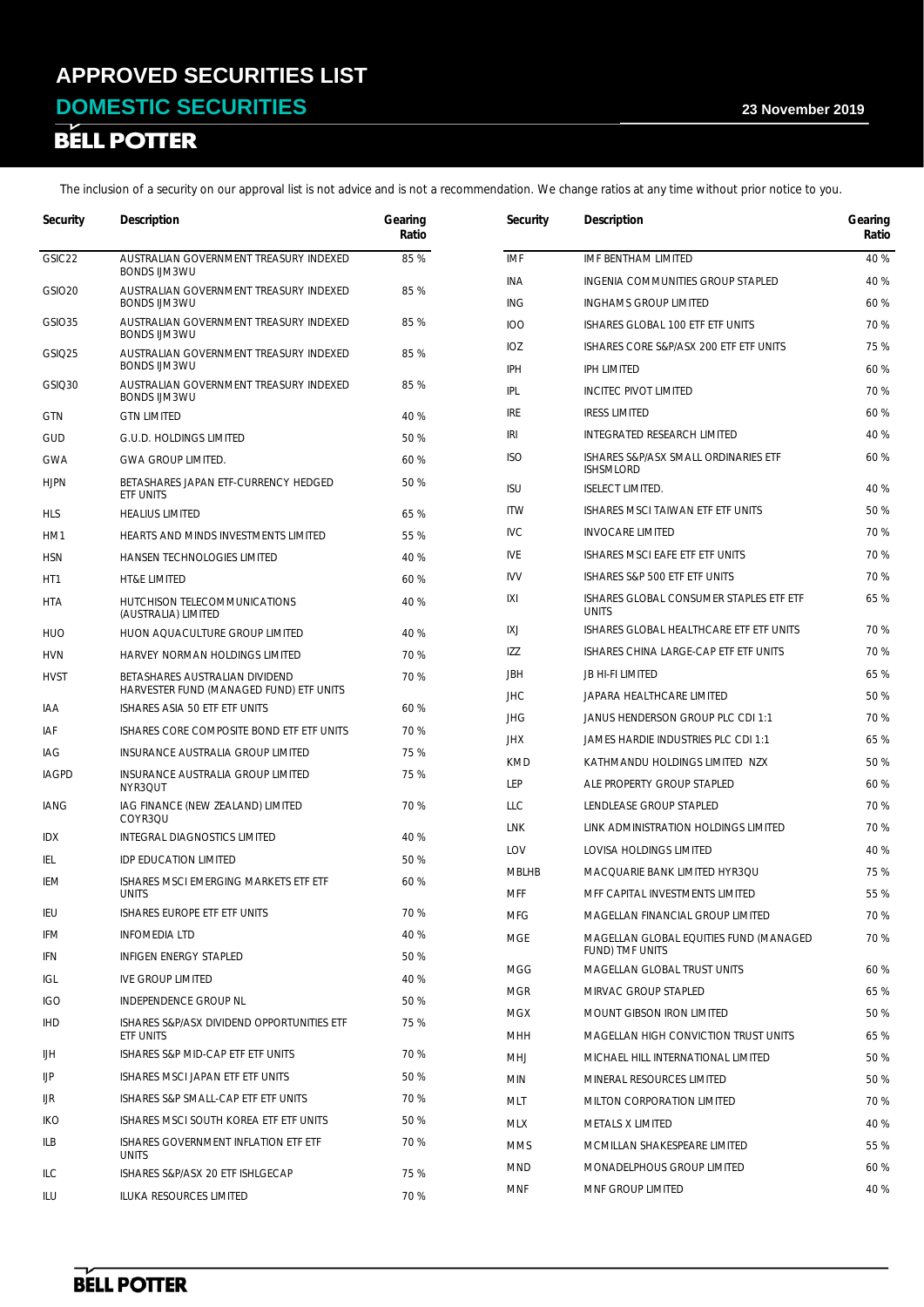# **DOMESTIC SECURITIES** 23 November 2019<br> **BELL POTTER**

| Security     | Description                                     | Gearing<br>Ratio | Security          | Description                                                            | Gearing<br>Ratio |
|--------------|-------------------------------------------------|------------------|-------------------|------------------------------------------------------------------------|------------------|
| <b>MNY</b>   | MONEY3 CORPORATION LIMITED                      | 40 %             | PAC               | PACIFIC CURRENT GROUP LIMITED                                          | 40 %             |
| <b>MPL</b>   | MEDIBANK PRIVATE LIMITED                        | 75 %             | PAI               | PLATINUM ASIA INVESTMENTS LIMITED                                      | 50 %             |
| <b>MQG</b>   | MACQUARIE GROUP LIMITED                         | 75 %             | PCI               | PERPETUAL CREDIT INCOME TRUST UNITS                                    | 55 %             |
| <b>MQGPB</b> | MACQUARIE GROUP LIMITED NYR6QUT                 | 75 %             | PDL               | PENDAL GROUP LIMITED                                                   | 70 %             |
| <b>MQGPC</b> | MACQUARIE GROUP LIMITED NYR3QUT                 | 75 %             | PFP               | PROPEL FUNERAL PARTNERS LIMITED                                        | 40 %             |
| <b>MQGPD</b> | MACQUARIE GROUP LIMITED NYR3QUT                 | 75 %             | PGC               | PARAGON CARE LIMITED                                                   | 40 %             |
| <b>MTS</b>   | <b>METCASH LIMITED</b>                          | 65 %             | <b>PGF</b>        | PM CAPITAL GLOBAL OPPORTUNITIES FUND                                   | 50 %             |
| <b>MVF</b>   | MONASH IVF GROUP LIMITED                        | 40 %             |                   | LIMITED<br>PACT GROUP HOLDINGS LTD                                     |                  |
| MXT          | MCP MASTER INCOME TRUST UNITS                   | 55 %             | <b>PGH</b><br>PIA |                                                                        | 55 %<br>65 %     |
| <b>MYS</b>   | <b>MYSTATE LIMITED</b>                          | 50 %             |                   | PENGANA INTERNATIONAL EQUITIES LIMITED                                 | 70 %             |
| <b>MYX</b>   | <b>MAYNE PHARMA GROUP LIMITED</b>               | 50 %             | <b>PIXX</b>       | PLATINUM INTERNATIONAL FUND (QUOTED<br>MANAGED HEDGE FUND) TMF UNITS   |                  |
| <b>NAB</b>   | NATIONAL AUSTRALIA BANK LIMITED                 | 75 %             | PL8               | PLATO INCOME MAXIMISER LIMITED.                                        | 50 %             |
| <b>NABHA</b> | NATIONAL AUSTRALIA BANK LIMITED HYR3QU          | 75 %             | <b>PMC</b>        | PLATINUM CAPITAL LIMITED                                               | 55 %             |
| <b>NABPB</b> | NATIONAL AUSTRALIA BANK LIMITED LPYR3UT         | 75 %             | <b>PMV</b>        | PREMIER INVESTMENTS LIMITED                                            | 60 %             |
| <b>NABPC</b> | NATIONAL AUSTRALIA BANK LIMITED NYR3QUT         | 75 %             | PNI               | PINNACLE INVESTMENT MANAGEMENT GROUP<br>LIMITED                        | 40 %             |
| <b>NABPD</b> | NATIONAL AUSTRALIA BANK LIMITED NYR3QUT         | 75 %             | PPC               | PEET LIMITED                                                           | 50 %             |
| <b>NABPF</b> | NATIONAL AUSTRALIA BANK LIMITED NYR3QUT         | 75 %             | PPT               | PERPETUAL LIMITED                                                      | 70 %             |
| NBI          | NB GLOBAL CORPORATE INCOME TRUST UNIT           | 60 %             | <b>PRN</b>        | PERENTI GLOBAL LIMITED                                                 | 50 %             |
| <b>NCK</b>   | NICK SCALI LIMITED                              | 40 %             | PSI               | PSC INSURANCE GROUP LIMITED                                            | 40 %             |
| <b>NCM</b>   | NEWCREST MINING LIMITED                         | 75 %             | <b>PTM</b>        | PLATINUM ASSET MANAGEMENT LIMITED                                      | 70 %             |
| <b>NDQ</b>   | BETASHARES NASDAQ 100 ETF ETF UNITS             | 50 %             | <b>PWH</b>        | PWR HOLDINGS LIMITED                                                   | 40 %             |
| NEA          | NEARMAP LTD                                     | 40 %             | QAN               | <b>QANTAS AIRWAYS LIMITED</b>                                          | 70 %             |
| <b>NEC</b>   | NINE ENTERTAINMENT CO. HOLDINGS LIMITED         | 65 %             | QBE               | <b>QBE INSURANCE GROUP LIMITED</b>                                     | 75 %             |
| <b>NFNG</b>  | NUFARM FINANCE (NZ) LIMITED COYR6QU             | 50 %             | QOZ               | BETASHARES FTSE RAFI AUSTRALIA 200 ETF ETF                             | 70 %             |
| NGI          | NAVIGATOR GLOBAL INVESTMENTS LIMITED            | 40 %             |                   | <b>UNITS</b>                                                           |                  |
| <b>NHC</b>   | NEW HOPE CORPORATION LIMITED                    | 60 %             | QUAL              | VANECK VECTORS MSCI WORLD EX AUSTRALIA<br><b>QUALITY ETF ETF UNITS</b> | 70 %             |
| <b>NHF</b>   | NIB HOLDINGS LIMITED                            | 60 %             | QUB               | <b>QUBE HOLDINGS LIMITED</b>                                           | 65 %             |
| <b>NSC</b>   | NAOS SMALL CAP OPPORTUNITIES COMPANY<br>LIMITED | 60 %             | <b>QUBHA</b>      | QUBE HOLDINGS LIMITED HYM3QU                                           | 65 %             |
| <b>NSR</b>   | NATIONAL STORAGE REIT STAPLED                   | 40 %             | <b>RDV</b>        | RUSSELL INVESTMENTS HIGH DIVIDEND<br>AUSTRALIAN SHARES ETF ETF UNITS   | 75 %             |
| NST          | NORTHERN STAR RESOURCES LTD                     | 50 %             | REA               | REA GROUP LTD                                                          | 65 %             |
| <b>NUF</b>   | NUFARM LIMITED                                  | 60 %             | <b>REG</b>        | REGIS HEALTHCARE LIMITED                                               | 60 %             |
| <b>NWL</b>   | NETWEALTH GROUP LIMITED                         | 50 %             | <b>REH</b>        | REECE LIMITED                                                          | 60 %             |
| <b>NWS</b>   | NEWS CORPORATION B VOTING                       | 70 %             | RFF               | RURAL FUNDS GROUP STAPLED                                              | 40 %             |
| <b>NWSLV</b> | NEWS CORPORATION A NONVOTE                      | 70 %             | <b>RHC</b>        | RAMSAY HEALTH CARE LIMITED                                             | 70 %             |
| <b>NXT</b>   | NEXTDC LIMITED                                  | 60 %             | <b>RHCPA</b>      | RAMSAY HEALTH CARE LIMITED KPYR6QT                                     | 70 %             |
| <b>OFX</b>   | OFX GROUP LIMITED                               | 50 %             | <b>RIC</b>        | RIDLEY CORPORATION LIMITED                                             | 60 %             |
| OGC          | OCEANAGOLD CORPORATION CDI 1:1                  | 45 %             | <b>RIO</b>        | RIO TINTO LIMITED                                                      | 75 %             |
| OML          | OOH! MEDIA LIMITED                              | 50 %             | <b>RMD</b>        | RESMED INC CDI 10:1                                                    | 70 %             |
| ORA          | ORORA LIMITED                                   | 70 %             | <b>RMS</b>        | RAMELIUS RESOURCES LIMITED                                             | 40 %             |
| ORG          | ORIGIN ENERGY LIMITED                           | 75 %             | RRL               | REGIS RESOURCES LIMITED                                                | 55 %             |
| <b>ORI</b>   | ORICA LIMITED                                   | 70 %             | <b>RSG</b>        | RESOLUTE MINING LIMITED                                                | 50 %             |
| <b>OSH</b>   | OIL SEARCH LIMITED 10T                          | 70 %             | <b>RWC</b>        | RELIANCE WORLDWIDE CORPORATION LIMITED                                 | 60 %             |
| OZL          | OZ MINERALS LIMITED                             | 50 %             | S32               | SOUTH32 LIMITED                                                        | 75 %             |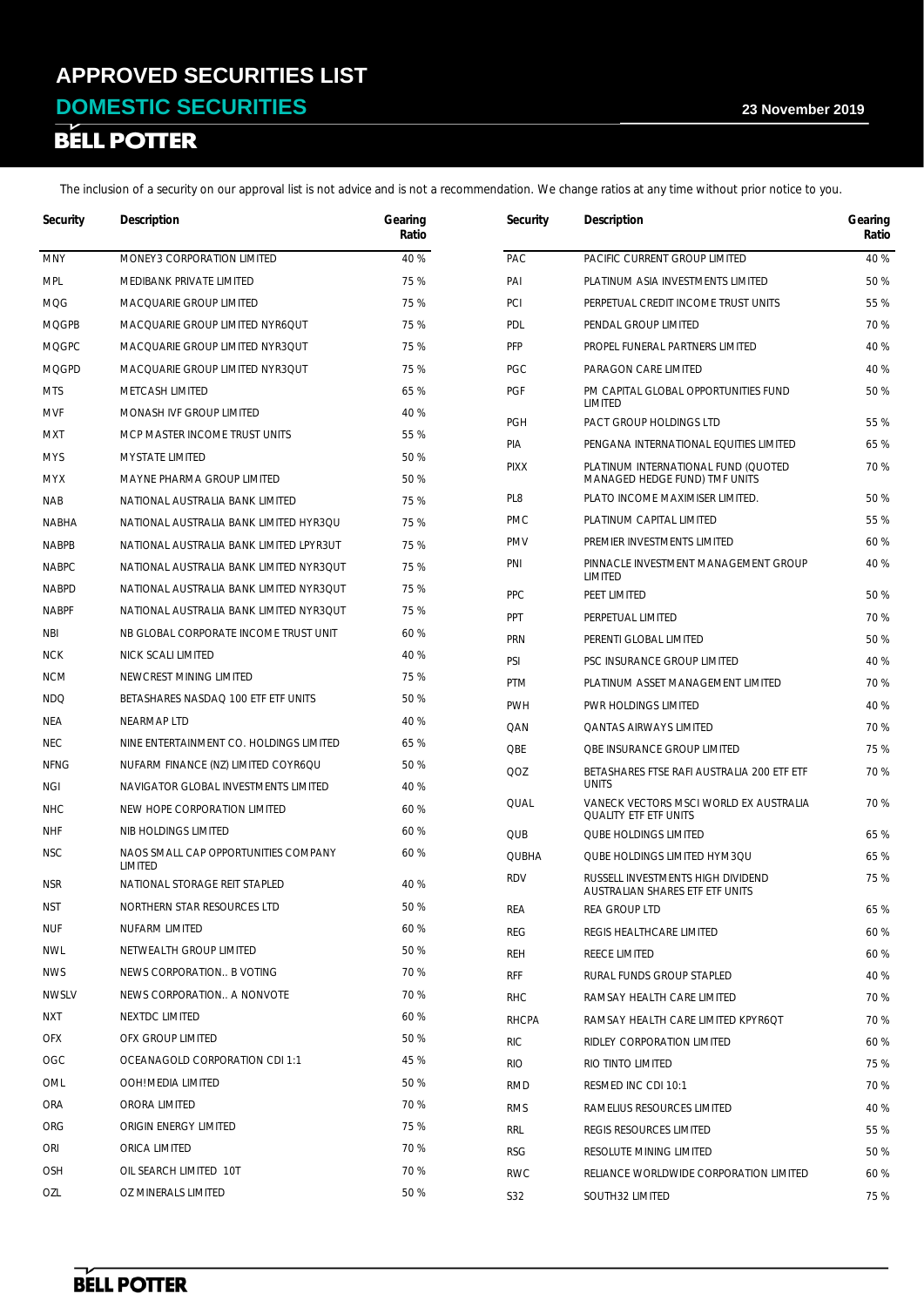# **DOMESTIC SECURITIES** 23 November 2019<br> **BELL POTTER**

| 70 %<br>SUNCORP-METWAY LIMITED . NYR3QU<br><b>TWR</b><br>TOWER LIMITED NZX<br>40 %<br><b>SBKHB</b><br><b>SCG</b><br><b>SCENTRE GROUP STAPLED</b><br>75 %<br><b>UMAX</b><br>70 %<br>BETASHARES S&P 500 YIELD MAXIMISER FUND<br>ETF UNITS<br>SCP<br>70 %<br>SHOPPING CENTRES AUSTRALASIA PROPERTY<br><b>URW</b><br>UNIBAIL-RODAMCO-WESTFIELD CDI 20:1<br>70 %<br><b>GROUP STAPLED</b><br>SPEEDCAST INTERNATIONAL LIMITED<br>50 %<br><b>USD</b><br>70 %<br><b>SDA</b><br>BETASHARES U.S. DOLLAR ETF ETF UNITS<br>70 %<br><b>SDG</b><br>SUNLAND GROUP LIMITED<br>50 %<br><b>VAF</b><br>VANGUARD AUSTRALIAN FIXED INTEREST INDEX<br>ETF ETF UNITS<br>65 %<br><b>SEK</b><br><b>SEEK LIMITED</b><br>VIRGIN AUSTRALIA HOLDINGS LIMITED<br>55 %<br><b>VAH</b><br>40 %<br><b>SFR</b><br>SANDFIRE RESOURCES NL<br>VAP<br>70 %<br>VANGUARD AUSTRALIAN PROPERTY SECURITIES<br>75 %<br><b>SFY</b><br>SPDR S&P/ASX 50 FUND ETF UNITS<br>INDEX ETF ETF UNITS<br>VAS<br>VANGUARD AUSTRALIAN SHARES INDEX ETF ETF<br>70 %<br>40 %<br>SGF<br>SG FLEET GROUP LIMITED<br><b>UNITS</b><br>70 %<br>SGM<br>SIMS METAL MANAGEMENT LIMITED<br><b>VCX</b><br>VICINITY CENTRES STAPLED<br>70 %<br>SGP<br>70 %<br>STOCKLAND STAPLED<br>VEA<br>60 %<br>VIVA ENERGY GROUP LIMITED<br>70 %<br>SGR<br>THE STAR ENTERTAINMENT GROUP LIMITED<br>VEU<br>60 %<br>VANGUARD ALL-WORLD EX-US SHARES INDEX<br>ETF CDI 1:1<br>70 %<br><b>SHL</b><br>SONIC HEALTHCARE LIMITED<br><b>VGAD</b><br>VANGUARD MSCI INDEX INTERNATIONAL<br>70 %<br><b>SHV</b><br>SELECT HARVESTS LIMITED<br>40 %<br>SHARES (HEDGED) ETF ETF UNITS<br>50 %<br><b>SIG</b><br>SIGMA HEALTHCARE LIMITED<br><b>VGB</b><br>70 %<br>VANGUARD AUSTRALIAN GOVERNMENT BOND<br>INDEX ETF ETF UNITS<br>40 %<br><b>SIQ</b><br>SMARTGROUP CORPORATION LTD<br><b>VGE</b><br>60 %<br>VANGUARD FTSE EMERGING MARKETS SHARES<br>65 %<br><b>SKC</b><br>SKYCITY ENTERTAINMENT GROUP LIMITED NZX<br>ETF ETF UNITS<br><b>VGS</b><br>70 %<br><b>SKI</b><br>SPARK INFRASTRUCTURE GROUP STP FORUS<br>65 %<br>VANGUARD MSCI INDEX INTERNATIONAL<br>SHARES ETF ETF UNITS<br>50 %<br><b>SLF</b><br>SPDR S&P/ASX 200 LISTED PROPERTY FUND ETF<br><b>VHY</b><br>75 %<br>VANGUARD AUSTRALIAN SHARES HIGH YIELD<br><b>UNITS</b><br>ETF ETF UNITS<br>40 %<br><b>SLK</b><br>SEALINK TRAVEL GROUP LIMITED<br><b>VLC</b><br>VANGUARD MSCI AUSTRALIAN LARGE<br>75 %<br>65 %<br>COMPANIES INDEX ETF ETF UNITS<br>SOL<br>WASHINGTON H SOUL PATTINSON & COMPANY<br>LIMITED<br><b>VOC</b><br><b>VOCUS GROUP LIMITED</b><br>60 %<br>70 %<br><b>SPK</b><br>SPARK NEW ZEALAND LIMITED NZX<br><b>VRL</b><br>60 %<br>VILLAGE ROADSHOW LIMITED<br>50 %<br>SSM<br>SERVICE STREAM LIMITED<br><b>VRT</b><br>50 %<br><b>VIRTUS HEALTH LIMITED</b><br>75 %<br><b>STO</b><br><b>SANTOS LIMITED</b><br><b>VSO</b><br>60 %<br>VANGUARD MSCI AUSTRALIAN SMALL<br><b>STW</b><br>SPDR S&P/ASX 200 FUND ETF UNITS<br>75 %<br>COMPANIES INDEX ETF ETF UNITS<br><b>VTG</b><br><b>VITA GROUP LIMITED</b><br>40 %<br>70 %<br><b>SUL</b><br>SUPER RETAIL GROUP LIMITED<br>40 %<br><b>VTH</b><br>VITALHARVEST FREEHOLD TRUST UNIT<br><b>SUN</b><br>SUNCORP GROUP LIMITED<br>75 %<br>60 %<br><b>VTS</b><br>VANGUARD US TOTAL MARKET SHARES INDEX<br><b>SUNPE</b><br>SUNCORP GROUP LIMITED LPYR3QUT<br>75 %<br>ETF CDI 1:1<br>75 %<br><b>SUNPF</b><br>SUNCORP GROUP LIMITED NYR3QUT<br>VIRGIN MONEY UK PLC CDI 1:1<br>65 %<br>VUK<br>70 %<br><b>SVW</b><br>SEVEN GROUP HOLDINGS LIMITED<br>55 %<br><b>VVR</b><br>VIVA ENERGY REIT STAPLED<br>60 %<br>SWM<br>SEVEN WEST MEDIA LIMITED<br>55 %<br><b>WAM</b><br>WAM CAPITAL LIMITED<br>55 %<br>SXL<br>SOUTHERN CROSS MEDIA GROUP LIMITED<br><b>WBA</b><br><b>WEBSTER LIMITED</b><br>40 %<br>50 %<br>SXY<br>SENEX ENERGY LIMITED<br>75 %<br><b>WBC</b><br>WESTPAC BANKING CORPORATION<br>70 %<br><b>SYD</b><br>SYDNEY AIRPORT STAPLED<br>WESTPAC BANKING CORPORATION NYR3QUT<br>75 %<br><b>WBCPE</b><br>70 %<br><b>TABCORP HOLDINGS LIMITED</b><br>TAH<br><b>WBCPF</b><br>75 %<br>WESTPAC BANKING CORPORATION NYR3QUT<br><b>TCL</b><br>75 %<br>TRANSURBAN GROUP STAPLED<br><b>WBCPG</b><br>75 %<br>WESTPAC BANKING CORPORATION NYR3QUT<br>50 %<br><b>TGG</b><br>TEMPLETON GLOBAL GROWTH FUND LIMITED<br><b>WBCPH</b><br>WESTPAC BANKING CORPORATION NYR3QUT<br>75 %<br><b>TGP</b><br>360 CAPITAL GROUP STAPLED<br>40 %<br><b>WBCPI</b><br>75 %<br>WESTPAC BANKING CORPORATION NYR3QUT<br>75 %<br>TLS<br>TELSTRA CORPORATION LIMITED.<br><b>WDIV</b><br>SPDR S&P GLOBAL DIVIDEND FUND ETF UNITS<br>60 %<br>50 %<br>TNE<br>TECHNOLOGY ONE LIMITED<br>WEB<br>55 %<br>WEBJET LIMITED<br>65 %<br><b>TPM</b><br>TPG TELECOM LIMITED<br><b>WES</b><br>WESFARMERS LIMITED<br>75 %<br><b>TWE</b><br>TREASURY WINE ESTATES LIMITED<br>70 % | Security | Description | Gearing<br>Ratio | Security   | Description        | Gearing<br>Ratio |
|-------------------------------------------------------------------------------------------------------------------------------------------------------------------------------------------------------------------------------------------------------------------------------------------------------------------------------------------------------------------------------------------------------------------------------------------------------------------------------------------------------------------------------------------------------------------------------------------------------------------------------------------------------------------------------------------------------------------------------------------------------------------------------------------------------------------------------------------------------------------------------------------------------------------------------------------------------------------------------------------------------------------------------------------------------------------------------------------------------------------------------------------------------------------------------------------------------------------------------------------------------------------------------------------------------------------------------------------------------------------------------------------------------------------------------------------------------------------------------------------------------------------------------------------------------------------------------------------------------------------------------------------------------------------------------------------------------------------------------------------------------------------------------------------------------------------------------------------------------------------------------------------------------------------------------------------------------------------------------------------------------------------------------------------------------------------------------------------------------------------------------------------------------------------------------------------------------------------------------------------------------------------------------------------------------------------------------------------------------------------------------------------------------------------------------------------------------------------------------------------------------------------------------------------------------------------------------------------------------------------------------------------------------------------------------------------------------------------------------------------------------------------------------------------------------------------------------------------------------------------------------------------------------------------------------------------------------------------------------------------------------------------------------------------------------------------------------------------------------------------------------------------------------------------------------------------------------------------------------------------------------------------------------------------------------------------------------------------------------------------------------------------------------------------------------------------------------------------------------------------------------------------------------------------------------------------------------------------------------------------------------------------------------------------------------------------------------------------------------------------------------------------------------------------------------------------------------------------------------------------------------------------------------------------------------------------------------------------------------------------------------------------------------------------------------------------------------------------------------------------------------------------------------------------------------------------------------------------------------------------------------------------------------------------------------------------------------------------------------------------------------------------------------------------------------------------------------------------------------------------------------------------------------------------------------------------------------------------------------------------------------------------------------------------------------------------------------------------------------------------|----------|-------------|------------------|------------|--------------------|------------------|
|                                                                                                                                                                                                                                                                                                                                                                                                                                                                                                                                                                                                                                                                                                                                                                                                                                                                                                                                                                                                                                                                                                                                                                                                                                                                                                                                                                                                                                                                                                                                                                                                                                                                                                                                                                                                                                                                                                                                                                                                                                                                                                                                                                                                                                                                                                                                                                                                                                                                                                                                                                                                                                                                                                                                                                                                                                                                                                                                                                                                                                                                                                                                                                                                                                                                                                                                                                                                                                                                                                                                                                                                                                                                                                                                                                                                                                                                                                                                                                                                                                                                                                                                                                                                                                                                                                                                                                                                                                                                                                                                                                                                                                                                                                                                           |          |             |                  |            |                    |                  |
|                                                                                                                                                                                                                                                                                                                                                                                                                                                                                                                                                                                                                                                                                                                                                                                                                                                                                                                                                                                                                                                                                                                                                                                                                                                                                                                                                                                                                                                                                                                                                                                                                                                                                                                                                                                                                                                                                                                                                                                                                                                                                                                                                                                                                                                                                                                                                                                                                                                                                                                                                                                                                                                                                                                                                                                                                                                                                                                                                                                                                                                                                                                                                                                                                                                                                                                                                                                                                                                                                                                                                                                                                                                                                                                                                                                                                                                                                                                                                                                                                                                                                                                                                                                                                                                                                                                                                                                                                                                                                                                                                                                                                                                                                                                                           |          |             |                  |            |                    |                  |
|                                                                                                                                                                                                                                                                                                                                                                                                                                                                                                                                                                                                                                                                                                                                                                                                                                                                                                                                                                                                                                                                                                                                                                                                                                                                                                                                                                                                                                                                                                                                                                                                                                                                                                                                                                                                                                                                                                                                                                                                                                                                                                                                                                                                                                                                                                                                                                                                                                                                                                                                                                                                                                                                                                                                                                                                                                                                                                                                                                                                                                                                                                                                                                                                                                                                                                                                                                                                                                                                                                                                                                                                                                                                                                                                                                                                                                                                                                                                                                                                                                                                                                                                                                                                                                                                                                                                                                                                                                                                                                                                                                                                                                                                                                                                           |          |             |                  |            |                    |                  |
|                                                                                                                                                                                                                                                                                                                                                                                                                                                                                                                                                                                                                                                                                                                                                                                                                                                                                                                                                                                                                                                                                                                                                                                                                                                                                                                                                                                                                                                                                                                                                                                                                                                                                                                                                                                                                                                                                                                                                                                                                                                                                                                                                                                                                                                                                                                                                                                                                                                                                                                                                                                                                                                                                                                                                                                                                                                                                                                                                                                                                                                                                                                                                                                                                                                                                                                                                                                                                                                                                                                                                                                                                                                                                                                                                                                                                                                                                                                                                                                                                                                                                                                                                                                                                                                                                                                                                                                                                                                                                                                                                                                                                                                                                                                                           |          |             |                  |            |                    |                  |
|                                                                                                                                                                                                                                                                                                                                                                                                                                                                                                                                                                                                                                                                                                                                                                                                                                                                                                                                                                                                                                                                                                                                                                                                                                                                                                                                                                                                                                                                                                                                                                                                                                                                                                                                                                                                                                                                                                                                                                                                                                                                                                                                                                                                                                                                                                                                                                                                                                                                                                                                                                                                                                                                                                                                                                                                                                                                                                                                                                                                                                                                                                                                                                                                                                                                                                                                                                                                                                                                                                                                                                                                                                                                                                                                                                                                                                                                                                                                                                                                                                                                                                                                                                                                                                                                                                                                                                                                                                                                                                                                                                                                                                                                                                                                           |          |             |                  |            |                    |                  |
|                                                                                                                                                                                                                                                                                                                                                                                                                                                                                                                                                                                                                                                                                                                                                                                                                                                                                                                                                                                                                                                                                                                                                                                                                                                                                                                                                                                                                                                                                                                                                                                                                                                                                                                                                                                                                                                                                                                                                                                                                                                                                                                                                                                                                                                                                                                                                                                                                                                                                                                                                                                                                                                                                                                                                                                                                                                                                                                                                                                                                                                                                                                                                                                                                                                                                                                                                                                                                                                                                                                                                                                                                                                                                                                                                                                                                                                                                                                                                                                                                                                                                                                                                                                                                                                                                                                                                                                                                                                                                                                                                                                                                                                                                                                                           |          |             |                  |            |                    |                  |
|                                                                                                                                                                                                                                                                                                                                                                                                                                                                                                                                                                                                                                                                                                                                                                                                                                                                                                                                                                                                                                                                                                                                                                                                                                                                                                                                                                                                                                                                                                                                                                                                                                                                                                                                                                                                                                                                                                                                                                                                                                                                                                                                                                                                                                                                                                                                                                                                                                                                                                                                                                                                                                                                                                                                                                                                                                                                                                                                                                                                                                                                                                                                                                                                                                                                                                                                                                                                                                                                                                                                                                                                                                                                                                                                                                                                                                                                                                                                                                                                                                                                                                                                                                                                                                                                                                                                                                                                                                                                                                                                                                                                                                                                                                                                           |          |             |                  |            |                    |                  |
|                                                                                                                                                                                                                                                                                                                                                                                                                                                                                                                                                                                                                                                                                                                                                                                                                                                                                                                                                                                                                                                                                                                                                                                                                                                                                                                                                                                                                                                                                                                                                                                                                                                                                                                                                                                                                                                                                                                                                                                                                                                                                                                                                                                                                                                                                                                                                                                                                                                                                                                                                                                                                                                                                                                                                                                                                                                                                                                                                                                                                                                                                                                                                                                                                                                                                                                                                                                                                                                                                                                                                                                                                                                                                                                                                                                                                                                                                                                                                                                                                                                                                                                                                                                                                                                                                                                                                                                                                                                                                                                                                                                                                                                                                                                                           |          |             |                  |            |                    |                  |
|                                                                                                                                                                                                                                                                                                                                                                                                                                                                                                                                                                                                                                                                                                                                                                                                                                                                                                                                                                                                                                                                                                                                                                                                                                                                                                                                                                                                                                                                                                                                                                                                                                                                                                                                                                                                                                                                                                                                                                                                                                                                                                                                                                                                                                                                                                                                                                                                                                                                                                                                                                                                                                                                                                                                                                                                                                                                                                                                                                                                                                                                                                                                                                                                                                                                                                                                                                                                                                                                                                                                                                                                                                                                                                                                                                                                                                                                                                                                                                                                                                                                                                                                                                                                                                                                                                                                                                                                                                                                                                                                                                                                                                                                                                                                           |          |             |                  |            |                    |                  |
|                                                                                                                                                                                                                                                                                                                                                                                                                                                                                                                                                                                                                                                                                                                                                                                                                                                                                                                                                                                                                                                                                                                                                                                                                                                                                                                                                                                                                                                                                                                                                                                                                                                                                                                                                                                                                                                                                                                                                                                                                                                                                                                                                                                                                                                                                                                                                                                                                                                                                                                                                                                                                                                                                                                                                                                                                                                                                                                                                                                                                                                                                                                                                                                                                                                                                                                                                                                                                                                                                                                                                                                                                                                                                                                                                                                                                                                                                                                                                                                                                                                                                                                                                                                                                                                                                                                                                                                                                                                                                                                                                                                                                                                                                                                                           |          |             |                  |            |                    |                  |
|                                                                                                                                                                                                                                                                                                                                                                                                                                                                                                                                                                                                                                                                                                                                                                                                                                                                                                                                                                                                                                                                                                                                                                                                                                                                                                                                                                                                                                                                                                                                                                                                                                                                                                                                                                                                                                                                                                                                                                                                                                                                                                                                                                                                                                                                                                                                                                                                                                                                                                                                                                                                                                                                                                                                                                                                                                                                                                                                                                                                                                                                                                                                                                                                                                                                                                                                                                                                                                                                                                                                                                                                                                                                                                                                                                                                                                                                                                                                                                                                                                                                                                                                                                                                                                                                                                                                                                                                                                                                                                                                                                                                                                                                                                                                           |          |             |                  |            |                    |                  |
|                                                                                                                                                                                                                                                                                                                                                                                                                                                                                                                                                                                                                                                                                                                                                                                                                                                                                                                                                                                                                                                                                                                                                                                                                                                                                                                                                                                                                                                                                                                                                                                                                                                                                                                                                                                                                                                                                                                                                                                                                                                                                                                                                                                                                                                                                                                                                                                                                                                                                                                                                                                                                                                                                                                                                                                                                                                                                                                                                                                                                                                                                                                                                                                                                                                                                                                                                                                                                                                                                                                                                                                                                                                                                                                                                                                                                                                                                                                                                                                                                                                                                                                                                                                                                                                                                                                                                                                                                                                                                                                                                                                                                                                                                                                                           |          |             |                  |            |                    |                  |
|                                                                                                                                                                                                                                                                                                                                                                                                                                                                                                                                                                                                                                                                                                                                                                                                                                                                                                                                                                                                                                                                                                                                                                                                                                                                                                                                                                                                                                                                                                                                                                                                                                                                                                                                                                                                                                                                                                                                                                                                                                                                                                                                                                                                                                                                                                                                                                                                                                                                                                                                                                                                                                                                                                                                                                                                                                                                                                                                                                                                                                                                                                                                                                                                                                                                                                                                                                                                                                                                                                                                                                                                                                                                                                                                                                                                                                                                                                                                                                                                                                                                                                                                                                                                                                                                                                                                                                                                                                                                                                                                                                                                                                                                                                                                           |          |             |                  |            |                    |                  |
|                                                                                                                                                                                                                                                                                                                                                                                                                                                                                                                                                                                                                                                                                                                                                                                                                                                                                                                                                                                                                                                                                                                                                                                                                                                                                                                                                                                                                                                                                                                                                                                                                                                                                                                                                                                                                                                                                                                                                                                                                                                                                                                                                                                                                                                                                                                                                                                                                                                                                                                                                                                                                                                                                                                                                                                                                                                                                                                                                                                                                                                                                                                                                                                                                                                                                                                                                                                                                                                                                                                                                                                                                                                                                                                                                                                                                                                                                                                                                                                                                                                                                                                                                                                                                                                                                                                                                                                                                                                                                                                                                                                                                                                                                                                                           |          |             |                  |            |                    |                  |
|                                                                                                                                                                                                                                                                                                                                                                                                                                                                                                                                                                                                                                                                                                                                                                                                                                                                                                                                                                                                                                                                                                                                                                                                                                                                                                                                                                                                                                                                                                                                                                                                                                                                                                                                                                                                                                                                                                                                                                                                                                                                                                                                                                                                                                                                                                                                                                                                                                                                                                                                                                                                                                                                                                                                                                                                                                                                                                                                                                                                                                                                                                                                                                                                                                                                                                                                                                                                                                                                                                                                                                                                                                                                                                                                                                                                                                                                                                                                                                                                                                                                                                                                                                                                                                                                                                                                                                                                                                                                                                                                                                                                                                                                                                                                           |          |             |                  |            |                    |                  |
|                                                                                                                                                                                                                                                                                                                                                                                                                                                                                                                                                                                                                                                                                                                                                                                                                                                                                                                                                                                                                                                                                                                                                                                                                                                                                                                                                                                                                                                                                                                                                                                                                                                                                                                                                                                                                                                                                                                                                                                                                                                                                                                                                                                                                                                                                                                                                                                                                                                                                                                                                                                                                                                                                                                                                                                                                                                                                                                                                                                                                                                                                                                                                                                                                                                                                                                                                                                                                                                                                                                                                                                                                                                                                                                                                                                                                                                                                                                                                                                                                                                                                                                                                                                                                                                                                                                                                                                                                                                                                                                                                                                                                                                                                                                                           |          |             |                  |            |                    |                  |
|                                                                                                                                                                                                                                                                                                                                                                                                                                                                                                                                                                                                                                                                                                                                                                                                                                                                                                                                                                                                                                                                                                                                                                                                                                                                                                                                                                                                                                                                                                                                                                                                                                                                                                                                                                                                                                                                                                                                                                                                                                                                                                                                                                                                                                                                                                                                                                                                                                                                                                                                                                                                                                                                                                                                                                                                                                                                                                                                                                                                                                                                                                                                                                                                                                                                                                                                                                                                                                                                                                                                                                                                                                                                                                                                                                                                                                                                                                                                                                                                                                                                                                                                                                                                                                                                                                                                                                                                                                                                                                                                                                                                                                                                                                                                           |          |             |                  |            |                    |                  |
|                                                                                                                                                                                                                                                                                                                                                                                                                                                                                                                                                                                                                                                                                                                                                                                                                                                                                                                                                                                                                                                                                                                                                                                                                                                                                                                                                                                                                                                                                                                                                                                                                                                                                                                                                                                                                                                                                                                                                                                                                                                                                                                                                                                                                                                                                                                                                                                                                                                                                                                                                                                                                                                                                                                                                                                                                                                                                                                                                                                                                                                                                                                                                                                                                                                                                                                                                                                                                                                                                                                                                                                                                                                                                                                                                                                                                                                                                                                                                                                                                                                                                                                                                                                                                                                                                                                                                                                                                                                                                                                                                                                                                                                                                                                                           |          |             |                  |            |                    |                  |
|                                                                                                                                                                                                                                                                                                                                                                                                                                                                                                                                                                                                                                                                                                                                                                                                                                                                                                                                                                                                                                                                                                                                                                                                                                                                                                                                                                                                                                                                                                                                                                                                                                                                                                                                                                                                                                                                                                                                                                                                                                                                                                                                                                                                                                                                                                                                                                                                                                                                                                                                                                                                                                                                                                                                                                                                                                                                                                                                                                                                                                                                                                                                                                                                                                                                                                                                                                                                                                                                                                                                                                                                                                                                                                                                                                                                                                                                                                                                                                                                                                                                                                                                                                                                                                                                                                                                                                                                                                                                                                                                                                                                                                                                                                                                           |          |             |                  |            |                    |                  |
|                                                                                                                                                                                                                                                                                                                                                                                                                                                                                                                                                                                                                                                                                                                                                                                                                                                                                                                                                                                                                                                                                                                                                                                                                                                                                                                                                                                                                                                                                                                                                                                                                                                                                                                                                                                                                                                                                                                                                                                                                                                                                                                                                                                                                                                                                                                                                                                                                                                                                                                                                                                                                                                                                                                                                                                                                                                                                                                                                                                                                                                                                                                                                                                                                                                                                                                                                                                                                                                                                                                                                                                                                                                                                                                                                                                                                                                                                                                                                                                                                                                                                                                                                                                                                                                                                                                                                                                                                                                                                                                                                                                                                                                                                                                                           |          |             |                  |            |                    |                  |
|                                                                                                                                                                                                                                                                                                                                                                                                                                                                                                                                                                                                                                                                                                                                                                                                                                                                                                                                                                                                                                                                                                                                                                                                                                                                                                                                                                                                                                                                                                                                                                                                                                                                                                                                                                                                                                                                                                                                                                                                                                                                                                                                                                                                                                                                                                                                                                                                                                                                                                                                                                                                                                                                                                                                                                                                                                                                                                                                                                                                                                                                                                                                                                                                                                                                                                                                                                                                                                                                                                                                                                                                                                                                                                                                                                                                                                                                                                                                                                                                                                                                                                                                                                                                                                                                                                                                                                                                                                                                                                                                                                                                                                                                                                                                           |          |             |                  |            |                    |                  |
|                                                                                                                                                                                                                                                                                                                                                                                                                                                                                                                                                                                                                                                                                                                                                                                                                                                                                                                                                                                                                                                                                                                                                                                                                                                                                                                                                                                                                                                                                                                                                                                                                                                                                                                                                                                                                                                                                                                                                                                                                                                                                                                                                                                                                                                                                                                                                                                                                                                                                                                                                                                                                                                                                                                                                                                                                                                                                                                                                                                                                                                                                                                                                                                                                                                                                                                                                                                                                                                                                                                                                                                                                                                                                                                                                                                                                                                                                                                                                                                                                                                                                                                                                                                                                                                                                                                                                                                                                                                                                                                                                                                                                                                                                                                                           |          |             |                  |            |                    |                  |
|                                                                                                                                                                                                                                                                                                                                                                                                                                                                                                                                                                                                                                                                                                                                                                                                                                                                                                                                                                                                                                                                                                                                                                                                                                                                                                                                                                                                                                                                                                                                                                                                                                                                                                                                                                                                                                                                                                                                                                                                                                                                                                                                                                                                                                                                                                                                                                                                                                                                                                                                                                                                                                                                                                                                                                                                                                                                                                                                                                                                                                                                                                                                                                                                                                                                                                                                                                                                                                                                                                                                                                                                                                                                                                                                                                                                                                                                                                                                                                                                                                                                                                                                                                                                                                                                                                                                                                                                                                                                                                                                                                                                                                                                                                                                           |          |             |                  |            |                    |                  |
|                                                                                                                                                                                                                                                                                                                                                                                                                                                                                                                                                                                                                                                                                                                                                                                                                                                                                                                                                                                                                                                                                                                                                                                                                                                                                                                                                                                                                                                                                                                                                                                                                                                                                                                                                                                                                                                                                                                                                                                                                                                                                                                                                                                                                                                                                                                                                                                                                                                                                                                                                                                                                                                                                                                                                                                                                                                                                                                                                                                                                                                                                                                                                                                                                                                                                                                                                                                                                                                                                                                                                                                                                                                                                                                                                                                                                                                                                                                                                                                                                                                                                                                                                                                                                                                                                                                                                                                                                                                                                                                                                                                                                                                                                                                                           |          |             |                  |            |                    |                  |
|                                                                                                                                                                                                                                                                                                                                                                                                                                                                                                                                                                                                                                                                                                                                                                                                                                                                                                                                                                                                                                                                                                                                                                                                                                                                                                                                                                                                                                                                                                                                                                                                                                                                                                                                                                                                                                                                                                                                                                                                                                                                                                                                                                                                                                                                                                                                                                                                                                                                                                                                                                                                                                                                                                                                                                                                                                                                                                                                                                                                                                                                                                                                                                                                                                                                                                                                                                                                                                                                                                                                                                                                                                                                                                                                                                                                                                                                                                                                                                                                                                                                                                                                                                                                                                                                                                                                                                                                                                                                                                                                                                                                                                                                                                                                           |          |             |                  |            |                    |                  |
|                                                                                                                                                                                                                                                                                                                                                                                                                                                                                                                                                                                                                                                                                                                                                                                                                                                                                                                                                                                                                                                                                                                                                                                                                                                                                                                                                                                                                                                                                                                                                                                                                                                                                                                                                                                                                                                                                                                                                                                                                                                                                                                                                                                                                                                                                                                                                                                                                                                                                                                                                                                                                                                                                                                                                                                                                                                                                                                                                                                                                                                                                                                                                                                                                                                                                                                                                                                                                                                                                                                                                                                                                                                                                                                                                                                                                                                                                                                                                                                                                                                                                                                                                                                                                                                                                                                                                                                                                                                                                                                                                                                                                                                                                                                                           |          |             |                  |            |                    |                  |
|                                                                                                                                                                                                                                                                                                                                                                                                                                                                                                                                                                                                                                                                                                                                                                                                                                                                                                                                                                                                                                                                                                                                                                                                                                                                                                                                                                                                                                                                                                                                                                                                                                                                                                                                                                                                                                                                                                                                                                                                                                                                                                                                                                                                                                                                                                                                                                                                                                                                                                                                                                                                                                                                                                                                                                                                                                                                                                                                                                                                                                                                                                                                                                                                                                                                                                                                                                                                                                                                                                                                                                                                                                                                                                                                                                                                                                                                                                                                                                                                                                                                                                                                                                                                                                                                                                                                                                                                                                                                                                                                                                                                                                                                                                                                           |          |             |                  |            |                    |                  |
|                                                                                                                                                                                                                                                                                                                                                                                                                                                                                                                                                                                                                                                                                                                                                                                                                                                                                                                                                                                                                                                                                                                                                                                                                                                                                                                                                                                                                                                                                                                                                                                                                                                                                                                                                                                                                                                                                                                                                                                                                                                                                                                                                                                                                                                                                                                                                                                                                                                                                                                                                                                                                                                                                                                                                                                                                                                                                                                                                                                                                                                                                                                                                                                                                                                                                                                                                                                                                                                                                                                                                                                                                                                                                                                                                                                                                                                                                                                                                                                                                                                                                                                                                                                                                                                                                                                                                                                                                                                                                                                                                                                                                                                                                                                                           |          |             |                  |            |                    |                  |
|                                                                                                                                                                                                                                                                                                                                                                                                                                                                                                                                                                                                                                                                                                                                                                                                                                                                                                                                                                                                                                                                                                                                                                                                                                                                                                                                                                                                                                                                                                                                                                                                                                                                                                                                                                                                                                                                                                                                                                                                                                                                                                                                                                                                                                                                                                                                                                                                                                                                                                                                                                                                                                                                                                                                                                                                                                                                                                                                                                                                                                                                                                                                                                                                                                                                                                                                                                                                                                                                                                                                                                                                                                                                                                                                                                                                                                                                                                                                                                                                                                                                                                                                                                                                                                                                                                                                                                                                                                                                                                                                                                                                                                                                                                                                           |          |             |                  |            |                    |                  |
|                                                                                                                                                                                                                                                                                                                                                                                                                                                                                                                                                                                                                                                                                                                                                                                                                                                                                                                                                                                                                                                                                                                                                                                                                                                                                                                                                                                                                                                                                                                                                                                                                                                                                                                                                                                                                                                                                                                                                                                                                                                                                                                                                                                                                                                                                                                                                                                                                                                                                                                                                                                                                                                                                                                                                                                                                                                                                                                                                                                                                                                                                                                                                                                                                                                                                                                                                                                                                                                                                                                                                                                                                                                                                                                                                                                                                                                                                                                                                                                                                                                                                                                                                                                                                                                                                                                                                                                                                                                                                                                                                                                                                                                                                                                                           |          |             |                  |            |                    |                  |
|                                                                                                                                                                                                                                                                                                                                                                                                                                                                                                                                                                                                                                                                                                                                                                                                                                                                                                                                                                                                                                                                                                                                                                                                                                                                                                                                                                                                                                                                                                                                                                                                                                                                                                                                                                                                                                                                                                                                                                                                                                                                                                                                                                                                                                                                                                                                                                                                                                                                                                                                                                                                                                                                                                                                                                                                                                                                                                                                                                                                                                                                                                                                                                                                                                                                                                                                                                                                                                                                                                                                                                                                                                                                                                                                                                                                                                                                                                                                                                                                                                                                                                                                                                                                                                                                                                                                                                                                                                                                                                                                                                                                                                                                                                                                           |          |             |                  |            |                    |                  |
|                                                                                                                                                                                                                                                                                                                                                                                                                                                                                                                                                                                                                                                                                                                                                                                                                                                                                                                                                                                                                                                                                                                                                                                                                                                                                                                                                                                                                                                                                                                                                                                                                                                                                                                                                                                                                                                                                                                                                                                                                                                                                                                                                                                                                                                                                                                                                                                                                                                                                                                                                                                                                                                                                                                                                                                                                                                                                                                                                                                                                                                                                                                                                                                                                                                                                                                                                                                                                                                                                                                                                                                                                                                                                                                                                                                                                                                                                                                                                                                                                                                                                                                                                                                                                                                                                                                                                                                                                                                                                                                                                                                                                                                                                                                                           |          |             |                  |            |                    |                  |
|                                                                                                                                                                                                                                                                                                                                                                                                                                                                                                                                                                                                                                                                                                                                                                                                                                                                                                                                                                                                                                                                                                                                                                                                                                                                                                                                                                                                                                                                                                                                                                                                                                                                                                                                                                                                                                                                                                                                                                                                                                                                                                                                                                                                                                                                                                                                                                                                                                                                                                                                                                                                                                                                                                                                                                                                                                                                                                                                                                                                                                                                                                                                                                                                                                                                                                                                                                                                                                                                                                                                                                                                                                                                                                                                                                                                                                                                                                                                                                                                                                                                                                                                                                                                                                                                                                                                                                                                                                                                                                                                                                                                                                                                                                                                           |          |             |                  |            |                    |                  |
|                                                                                                                                                                                                                                                                                                                                                                                                                                                                                                                                                                                                                                                                                                                                                                                                                                                                                                                                                                                                                                                                                                                                                                                                                                                                                                                                                                                                                                                                                                                                                                                                                                                                                                                                                                                                                                                                                                                                                                                                                                                                                                                                                                                                                                                                                                                                                                                                                                                                                                                                                                                                                                                                                                                                                                                                                                                                                                                                                                                                                                                                                                                                                                                                                                                                                                                                                                                                                                                                                                                                                                                                                                                                                                                                                                                                                                                                                                                                                                                                                                                                                                                                                                                                                                                                                                                                                                                                                                                                                                                                                                                                                                                                                                                                           |          |             |                  |            |                    |                  |
|                                                                                                                                                                                                                                                                                                                                                                                                                                                                                                                                                                                                                                                                                                                                                                                                                                                                                                                                                                                                                                                                                                                                                                                                                                                                                                                                                                                                                                                                                                                                                                                                                                                                                                                                                                                                                                                                                                                                                                                                                                                                                                                                                                                                                                                                                                                                                                                                                                                                                                                                                                                                                                                                                                                                                                                                                                                                                                                                                                                                                                                                                                                                                                                                                                                                                                                                                                                                                                                                                                                                                                                                                                                                                                                                                                                                                                                                                                                                                                                                                                                                                                                                                                                                                                                                                                                                                                                                                                                                                                                                                                                                                                                                                                                                           |          |             |                  |            |                    |                  |
|                                                                                                                                                                                                                                                                                                                                                                                                                                                                                                                                                                                                                                                                                                                                                                                                                                                                                                                                                                                                                                                                                                                                                                                                                                                                                                                                                                                                                                                                                                                                                                                                                                                                                                                                                                                                                                                                                                                                                                                                                                                                                                                                                                                                                                                                                                                                                                                                                                                                                                                                                                                                                                                                                                                                                                                                                                                                                                                                                                                                                                                                                                                                                                                                                                                                                                                                                                                                                                                                                                                                                                                                                                                                                                                                                                                                                                                                                                                                                                                                                                                                                                                                                                                                                                                                                                                                                                                                                                                                                                                                                                                                                                                                                                                                           |          |             |                  |            |                    |                  |
|                                                                                                                                                                                                                                                                                                                                                                                                                                                                                                                                                                                                                                                                                                                                                                                                                                                                                                                                                                                                                                                                                                                                                                                                                                                                                                                                                                                                                                                                                                                                                                                                                                                                                                                                                                                                                                                                                                                                                                                                                                                                                                                                                                                                                                                                                                                                                                                                                                                                                                                                                                                                                                                                                                                                                                                                                                                                                                                                                                                                                                                                                                                                                                                                                                                                                                                                                                                                                                                                                                                                                                                                                                                                                                                                                                                                                                                                                                                                                                                                                                                                                                                                                                                                                                                                                                                                                                                                                                                                                                                                                                                                                                                                                                                                           |          |             |                  |            |                    |                  |
|                                                                                                                                                                                                                                                                                                                                                                                                                                                                                                                                                                                                                                                                                                                                                                                                                                                                                                                                                                                                                                                                                                                                                                                                                                                                                                                                                                                                                                                                                                                                                                                                                                                                                                                                                                                                                                                                                                                                                                                                                                                                                                                                                                                                                                                                                                                                                                                                                                                                                                                                                                                                                                                                                                                                                                                                                                                                                                                                                                                                                                                                                                                                                                                                                                                                                                                                                                                                                                                                                                                                                                                                                                                                                                                                                                                                                                                                                                                                                                                                                                                                                                                                                                                                                                                                                                                                                                                                                                                                                                                                                                                                                                                                                                                                           |          |             |                  |            |                    |                  |
|                                                                                                                                                                                                                                                                                                                                                                                                                                                                                                                                                                                                                                                                                                                                                                                                                                                                                                                                                                                                                                                                                                                                                                                                                                                                                                                                                                                                                                                                                                                                                                                                                                                                                                                                                                                                                                                                                                                                                                                                                                                                                                                                                                                                                                                                                                                                                                                                                                                                                                                                                                                                                                                                                                                                                                                                                                                                                                                                                                                                                                                                                                                                                                                                                                                                                                                                                                                                                                                                                                                                                                                                                                                                                                                                                                                                                                                                                                                                                                                                                                                                                                                                                                                                                                                                                                                                                                                                                                                                                                                                                                                                                                                                                                                                           |          |             |                  |            |                    |                  |
|                                                                                                                                                                                                                                                                                                                                                                                                                                                                                                                                                                                                                                                                                                                                                                                                                                                                                                                                                                                                                                                                                                                                                                                                                                                                                                                                                                                                                                                                                                                                                                                                                                                                                                                                                                                                                                                                                                                                                                                                                                                                                                                                                                                                                                                                                                                                                                                                                                                                                                                                                                                                                                                                                                                                                                                                                                                                                                                                                                                                                                                                                                                                                                                                                                                                                                                                                                                                                                                                                                                                                                                                                                                                                                                                                                                                                                                                                                                                                                                                                                                                                                                                                                                                                                                                                                                                                                                                                                                                                                                                                                                                                                                                                                                                           |          |             |                  |            |                    |                  |
|                                                                                                                                                                                                                                                                                                                                                                                                                                                                                                                                                                                                                                                                                                                                                                                                                                                                                                                                                                                                                                                                                                                                                                                                                                                                                                                                                                                                                                                                                                                                                                                                                                                                                                                                                                                                                                                                                                                                                                                                                                                                                                                                                                                                                                                                                                                                                                                                                                                                                                                                                                                                                                                                                                                                                                                                                                                                                                                                                                                                                                                                                                                                                                                                                                                                                                                                                                                                                                                                                                                                                                                                                                                                                                                                                                                                                                                                                                                                                                                                                                                                                                                                                                                                                                                                                                                                                                                                                                                                                                                                                                                                                                                                                                                                           |          |             |                  |            |                    |                  |
|                                                                                                                                                                                                                                                                                                                                                                                                                                                                                                                                                                                                                                                                                                                                                                                                                                                                                                                                                                                                                                                                                                                                                                                                                                                                                                                                                                                                                                                                                                                                                                                                                                                                                                                                                                                                                                                                                                                                                                                                                                                                                                                                                                                                                                                                                                                                                                                                                                                                                                                                                                                                                                                                                                                                                                                                                                                                                                                                                                                                                                                                                                                                                                                                                                                                                                                                                                                                                                                                                                                                                                                                                                                                                                                                                                                                                                                                                                                                                                                                                                                                                                                                                                                                                                                                                                                                                                                                                                                                                                                                                                                                                                                                                                                                           |          |             |                  | <b>WGB</b> | WAM GLOBAL LIMITED | 40 %             |